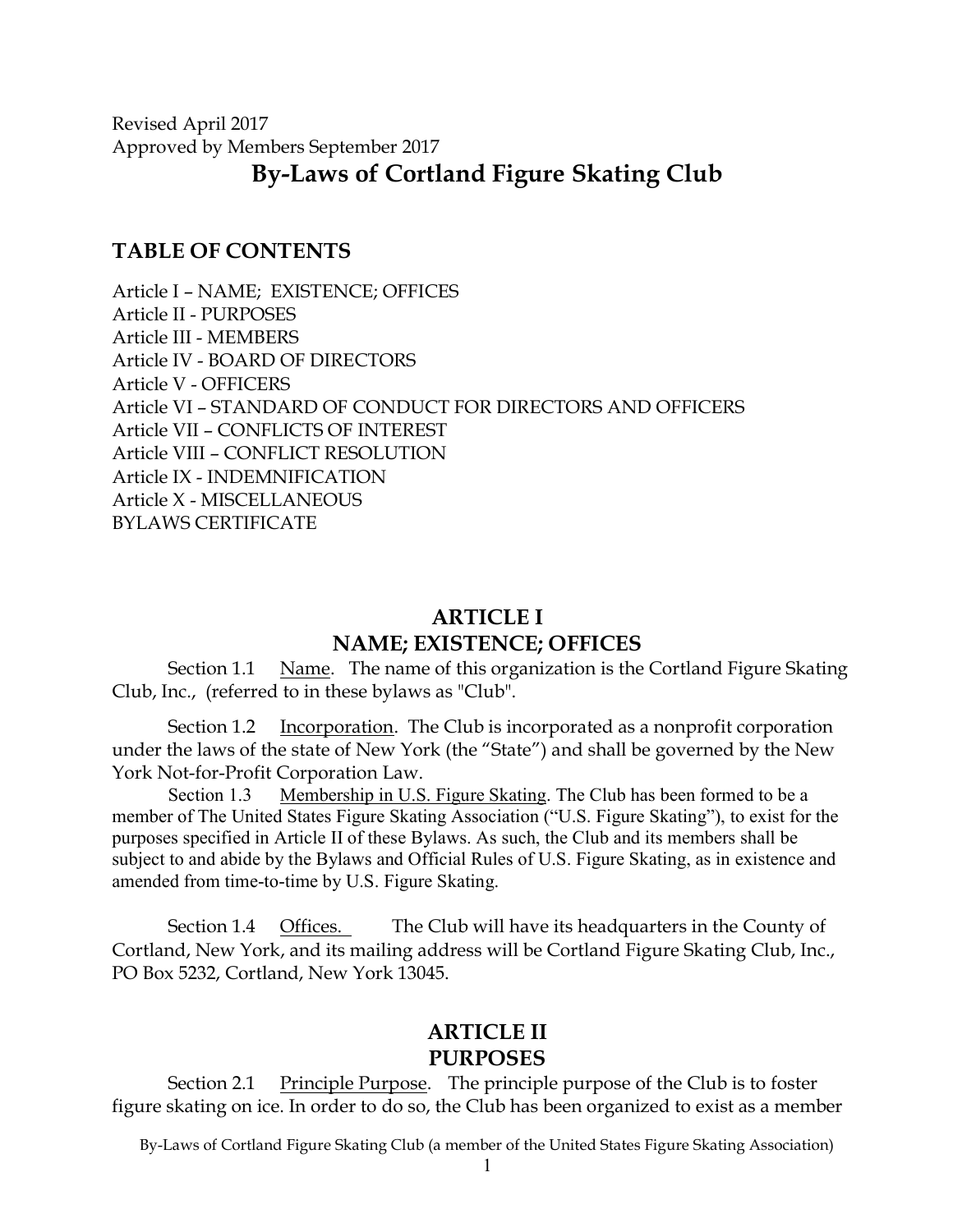club of U.S. Figure Skating and, therefore, seeks to assist in carrying out the objects and purposes of U.S. Figure Skating in accordance with the provisions of the U.S. Figure Skating Bylaws and Official Rules. The Club shall maintain its membership in U. S. Figure Skating and conduct its affairs in a manner consistent with the Bylaws, Official Rules, policies and procedures of U.S. Figure Skating.

Section 2.2 Purpose. A purpose of the Club is to encourage participation at the amateur level in the sport of figure skating by all persons and particularly:

Section 2.2.1 Non-Discrimination. To encourage the instruction, practice, and advancement of all members; within the test and competition structure provided by U.S. Figure Skating at the local regional, sectional, national and international levels in all skating disciplines; without discrimination or harassment on the basis of race, color, creed, national origin, religion, sex, sexual orientation, gender identity or expression, age, disability, marital status, citizenship, military or U.S. Veteran status, or any other characteristic protected by law.

Section 2.2.2 Community. To encourage and cultivate a spirit of fraternal feeling and sense of community among figure skating athletes.

 Section 2.2.3 Interest. To stimulate interest in the sport of figure skating by producing amateur ice shows and exhibitions.

Section 2.2.4 Other. To do and perform such other acts as may be necessary, advisable, proper or incidental in the realization of the objectives and purposes of this organization.

### ARTICLE III **MEMBERS**

 Section 3.1 Members. The Club shall have members who are interested in the objects and purposes of the Club and who are registered with U.S. Figure Skating, with voting rights and other legal rights or privileges in connection with the governance of the Club, in accordance with such provisions and criteria pertaining to qualifications, classification, privileges, application and acceptance of members established from time-to-time by the Board of Directors. Members of the Club shall be required to abide by, and to conduct themselves in a manner consistent with, the Bylaws, Official Rules, policies, procedures, code of conduct, and code of ethics and principals of ethical behavior of U.S. Figure Skating.

Section 3.1.1 Adult Membership. Any individual 18 years or older who is interested in the sport of figure skating, is a figure skating athlete and is a member of USFSA. Adult members are entitled to all benefits of the Club including voting and holding office.

Section 3.1.2 Junior Membership. Any individual 5 to 17 years of age participating as a figure skating athlete is eligible for a Junior Membership. Although Junior Members may not vote or hold office, one parent or guardian per Junior Member is entitled to voting and holding office in their stead. Junior members must be members of USFSA.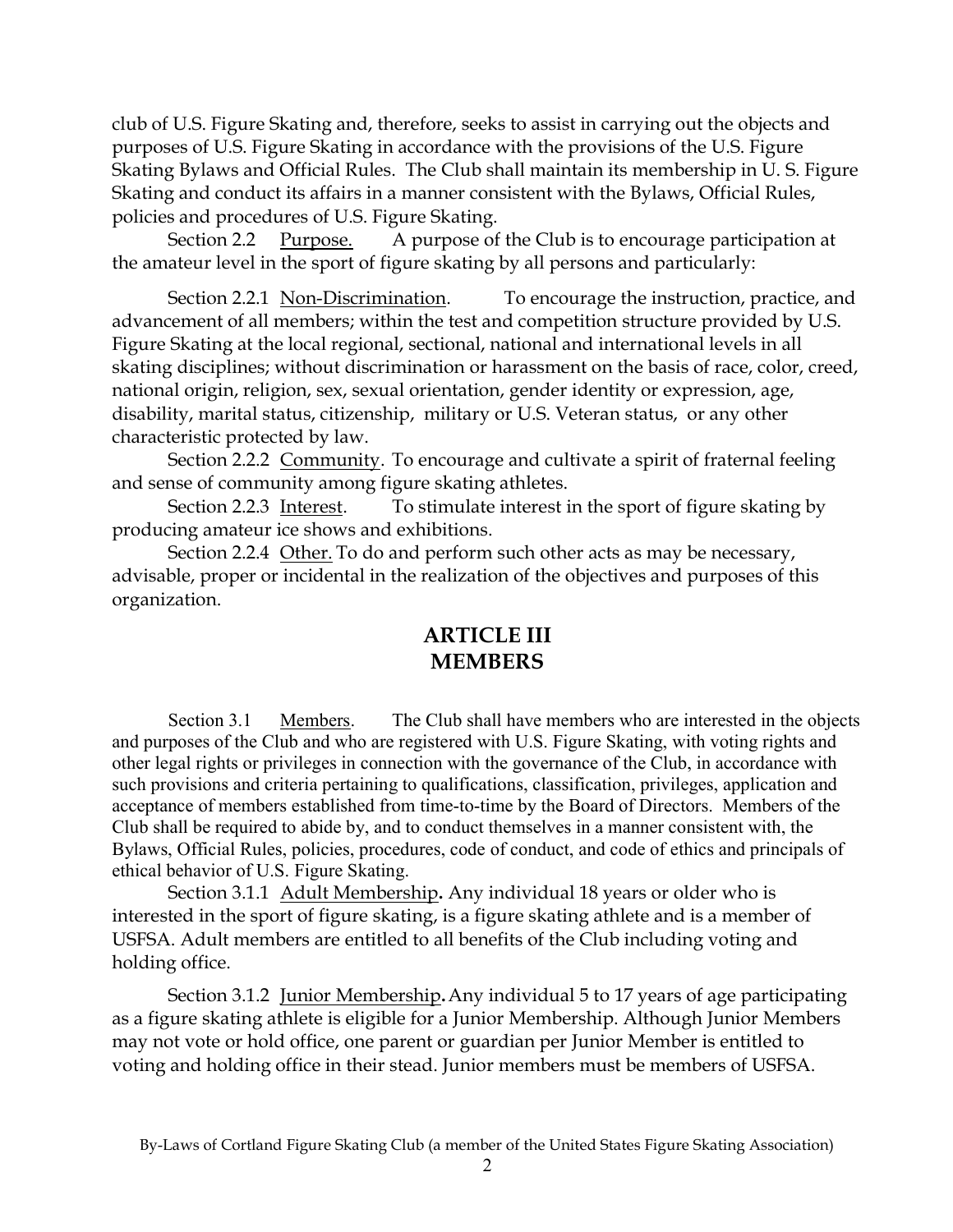Section 3.1.3 Familial Membership. At the discretion of the Board, a Familial Membership may be granted to an immediate adult relative of a Junior or Senior member of the Club. Familial Members are not granted individual voting privileges or the right to hold office.

Section 3.1.4 Associate Membership. At the discretion of the Board, an Associate Membership may be granted to a figure skating athlete who is a member of USFSA as an individual member or through another USFSA club. Associate Members are entitled to limited benefits of the Club, excluding voting and holding office.

Section 3.1.5 Honorary Membership. The Board of Directors may, at its discretion, issue a limited number of honorary memberships by majority vote of the Board. An Honorary Membership will receive all Club privileges.

Section 3.1.6 Learn to Skate USA Membership. This membership recognizes the relationship between the Club and its Learn To Skate USA members. This category does not include skating privileges except during the LTS sessions, nor does it include the right to vote or hold office.

Section 3.1.7 Synchronized Affiliate Membership. The Board of Directors may, at its discretion, issue a limited number of synchronized memberships by majority vote of the Board. A synchronized membership will receive all club privileges except the right to vote or hold office. Synchronized skating athletes must hold a USFSA membership.

 Section 3.1.8 Synchronized Team Membership. Skaters on synchronized teams must, in addition to paying the associated team fees, be a member of the Club.

Section 3.1.9 Students living away from home. Former club members, presently attending schools outside of a 75 mile radius of Cortland, are granted skating privileges without charge on a space available basis at the discretion of the Board. They must be a member of USFSA.

Section 3.1.10 Visiting Skaters. Out of town skaters who are members in good standing of their home club and of the USFSA may be admitted to walk-on at the discretion of the Board, for a fee to be determined by the Board. Any other guest privileges will be at the discretion of the Board.

 Section 3.2 Dues. The Board of Directors may establish, as it shall deem necessary and appropriate, such periodic membership dues, other assessments and procedures for the manner of payment and collection thereof.

 Section 3.2.1 Membership Dues. The assessment for all members will be determined by the Board before each skating season. The dues schedule will be announced no later than the Annual Fall Meeting each year.

Section 3.2.2 Ice Fees. The assessment for Ice Fees for all skating members will be determined by the Board before each skating season. The ice fee schedule will be announced no later than the Annual Fall Meeting each year.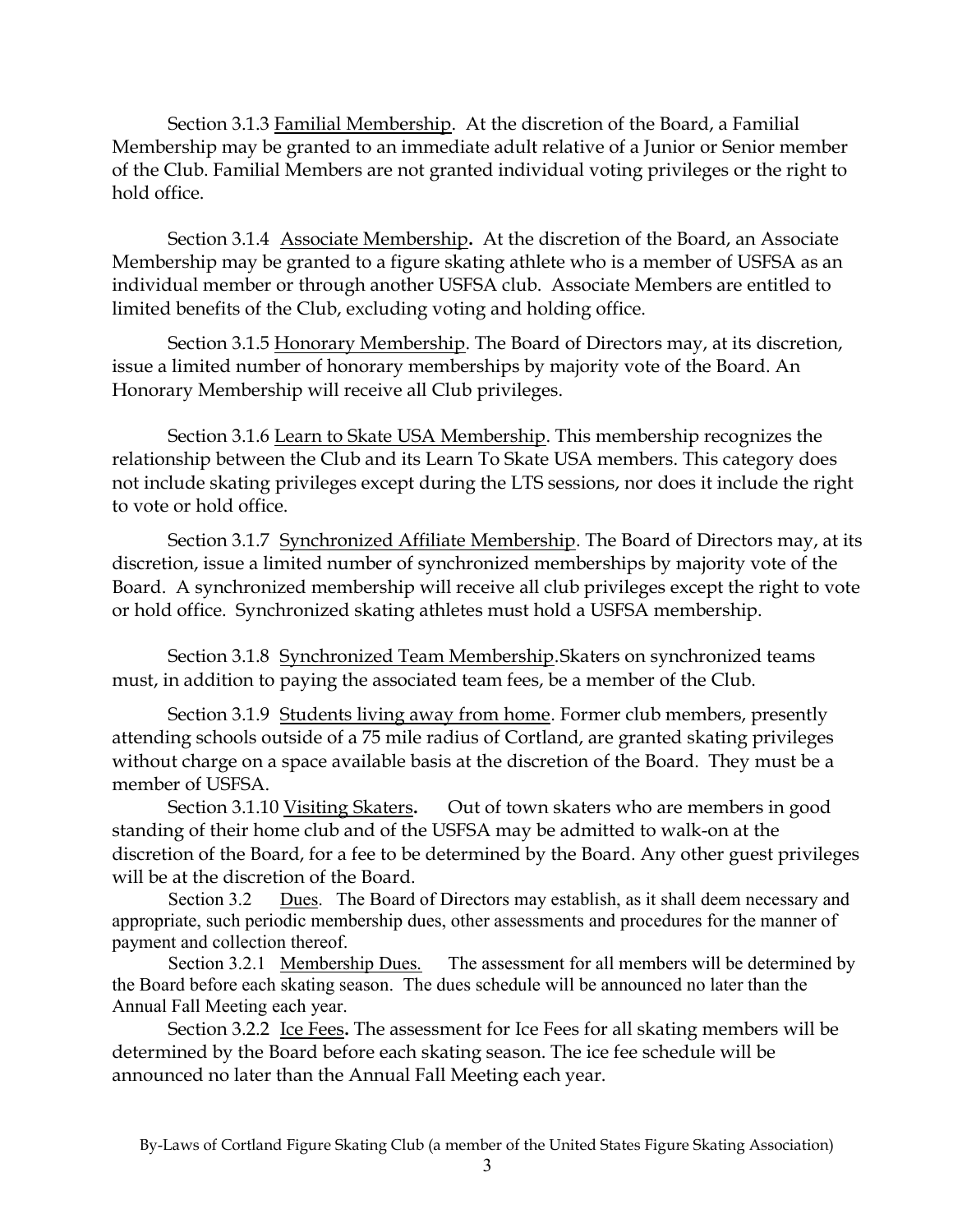Section 3.2.3 Arrears for Dues and/or Ice Fees. Any member in arrears for dues, ice fees, or other indebtedness to the Club will be notified by mail by the Membership Chair or President at his/her last known address. If the amount owed is not paid in full within thirty days thereafter, the name of the delinquent will be reported by the Membership Chair to the Board at its next meeting. The Board may drop from the roll any such delinquent member. Any member dropped from the roll for nonpayment of dues, fees, or other indebtedness may, upon full payment and at the discretion of the Board, be reinstated to full membership.

Section 3.2.4 Consequences - Arrears of Dues and Ice Fees. No member in arrears for dues, fees, or other indebtedness, will be eligible to hold office, or entitled to vote, or to enter any USFSA sanctioned competition, USFSA test session, or to skate during Club sessions.

Section 3.2.5 Resignation. Any member not in arrears for dues, ice fees, or other indebtedness, may tender a written resignation of his/her membership to the Membership Chair, who will report the same to the Board at its next meeting.

Section 3.2.6 Non-Refund Clause. Club Dues, Ice Fees, USFSA dues, and other amounts deposited will not be refunded except under extenuating circumstances. Written application for refunds must be made to the Board. Requests for refunds will be considered and acted upon by the Board of Directors.

Section 3.2.7 Application for Membership. Applications for voting membership must be subscribed by the candidate, must state his/her name and address, and include agreement to comply with the by-laws. Applications from junior members must be signed by the candidate and a parent or guardian. All applications must be sent to the Membership Chairman, and include applicable payments.

Section 3.2.8 Board Approval for Competition, Testing, and Exhibitions. No member of the Club will make entry in the name of the Club in competition, exhibition, or test session except with the approval of the Test Chair or a Club Officer.

Section 3.3 Annual Meeting. The Club shall hold an annual meeting of its members for the purpose of electing Directors and for the transaction of such other business as may come before the meeting at a time, date and place stated in or fixed in accordance with a resolution of the Board of Directors. If no place is stated, the meeting shall be held at the Club's principal office. Failure to hold an annual meeting shall not work a forfeiture or dissolution of the Club or invalidate any action taken by the Board of Directors or Officers of the Club.

Section 3.4 Special Meetings. Special meetings of the members may be called at any time by the Board of Directors, the President or by written demand of the members stating the purpose or purposes for calling the meeting signed and dated by members holding at least ten percent (10%) of all votes entitled to be cast on any issue proposed to be considered at the meeting. The record date for determining the members entitled to demand a special meeting is the date of the earliest of any of the demands pursuant to which the meeting is called or the date that is sixty (60) days before the date the first of such demands is received by the Club, whichever is later. If notice is not given within thirty (30) days after the date of the written demand or demands are delivered to a Club Officer, a person signing the demand may set the time and place of the meeting and give notice as provided in these Bylaws. Special meetings shall be held at such time and place as may be designated by the authority calling such meeting. If no place is stated, special meetings shall be held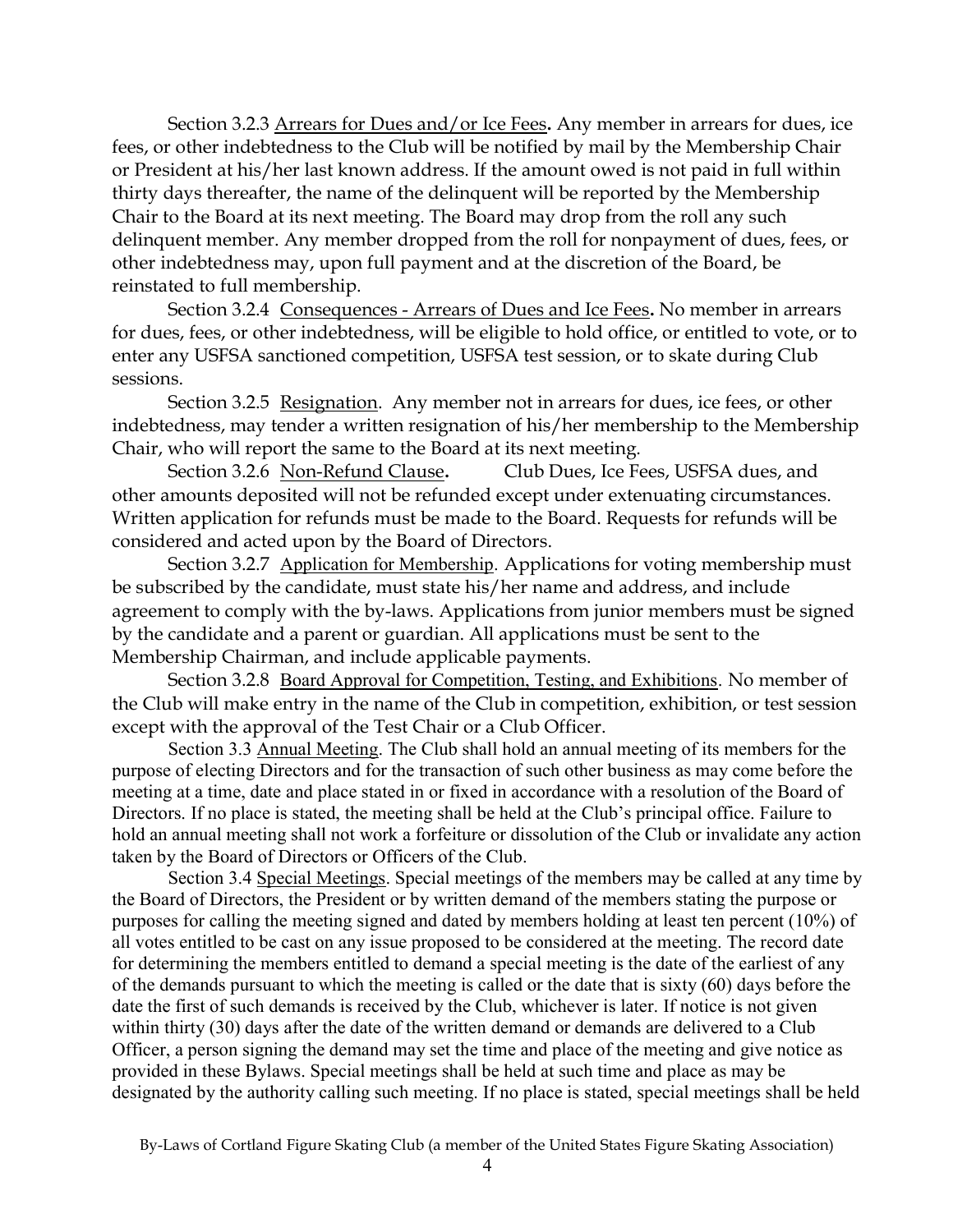at the Club's principal office. The purpose of any special meeting of the members shall be stated in such notice. Only business within the purpose described in the notice may be conducted at a special meeting of members.

Section 3.5 Notice of Meetings. Notice shall be given to each member entitled to vote at a meeting in a fair and reasonable manner. Notice may be given as set forth below or by other means when all the circumstances are considered. Written notice by first class or registered mail of any annual, regular or special meeting stating the place, date and hour of the meeting shall be given not less than ten (10) nor more than sixty (60) days before the date of the meeting. If notice is mailed by other than first class or registered mail, no less than thirty (30) days notice must be provided. Notice of a special meeting shall include a description of the purpose or purposes of the meeting. Notice of an annual meeting need not include a description of the purpose or purposes except the purpose or purposes shall be stated with respect to (A) an amendment to the Articles of Incorporation or Bylaws of the Club; (B) a merger; (C) a sale, lease, exchange, or other disposition other than in the usual and regular course of business, of all or substantially all of the property of the Club; or (D) the dissolution and liquidation of the Club. When giving notice of an annual, regular or special meeting of members, the Club shall give notice of a matter a member intends to raise at the meeting if a person entitled to call a special meeting submits a request, in writing, and it is received by the Secretary or President at least ten (10) days before the Club gives notice of the meeting.

Section 3.6 Methods of Notice. Notice shall be given personally or by mail, facsimile or other form of wire or wireless communication by or at the direction of the President, the Secretary or the persons calling the meeting, to each member entitled to vote at such meeting. Such notice shall be deemed to be given and effective at the earliest of: (A) the date received; (B) five (5) days after deposit in the United States mail, properly addressed to the member at the member's address as it appears in the Club's current record of members, with first class postage prepaid; (C) the date shown on the return receipt, if mailed by registered or certified mail, return receipt requested, and the receipt is signed by or on behalf of the addressee; or (D) thirty (30) days after its deposit in the United States mail, as evidenced by the postmark, if mailed correctly addressed and with other than first class, registered or certified postage affixed. A written notice or report delivered as part of a newsletter, magazine, or other publication regularly sent to members shall constitute a written notice or report if addressed or delivered to the member's address shown in the Club's current list of members, or in the case of members who are residents of the same household and who have the same address in the current list of members, if addressed or delivered to one of such members, at the address appearing on the current list of members.

Section 3.7 Waiver of Notice. A member may waive notice of a meeting before or after the time and date of the meeting by a writing signed by such member. Such waiver shall be delivered to the Club for filing with the Club records, but this delivery and filing shall not be conditions to the effectiveness of the waiver. Further, by attending a meeting either in person or by proxy, a member waives objection to lack of notice or defective notice of the meeting unless the member objects at the beginning of the meeting to the holding of the meeting or the transaction of business at the meeting because of lack of notice or defective notice. By attending the meeting, the member also waives any objection to consideration at the meeting of a particular matter not within the purposes described in the meeting notice unless the member objects to considering the matter when it is presented.

Section 3.8 Voting List. After a record date is fixed for a membership meeting or for determining the members entitled to vote by written ballot, the Secretary shall make, at the earlier of ten (10) days before such meeting or two (2) business days after notice of the meeting has been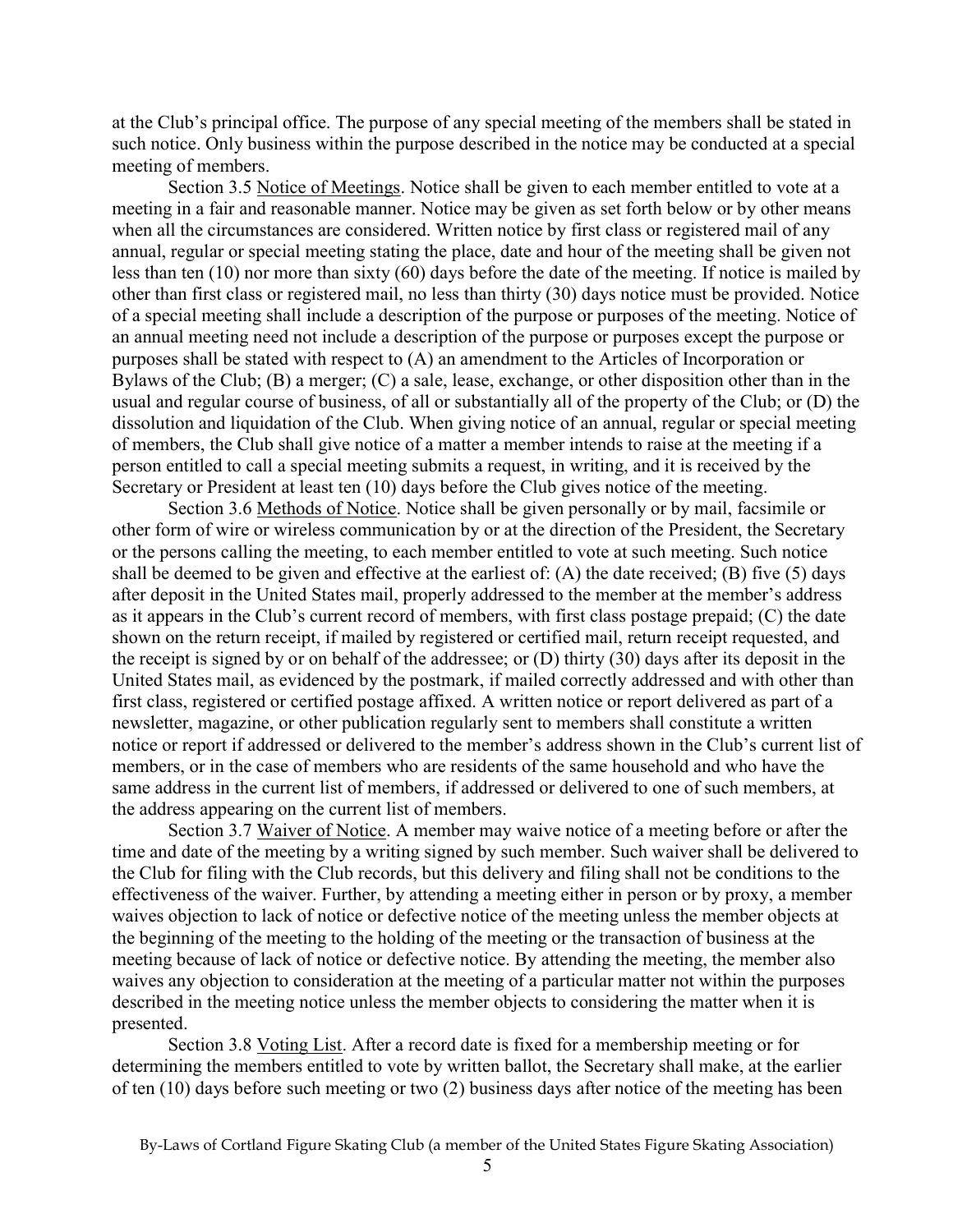given, a complete list of the members entitled to be given notice of such meeting or any adjournment thereof. The list shall be arranged in alphabetical order and shall show the name, address of each member and number of votes to which each member is entitled. For the period beginning the earlier of ten (10) days prior to the meeting or two (2) business days after notice of the meeting is given and continuing through the meeting and any adjournment thereof, this list shall be kept on file at the principal office of the Club, or at a place (which shall be identified in the notice) in the city where the meeting will be held. Such list shall be available for inspection on written demand by any member or the member's agent or attorney during regular business hours and during the period available for inspection.

Section 3.9 Proxies. At all meetings of members, a member may vote by proxy by signing an appointment form or similar writing, either personally or by the member's duly authorized attorney-in-fact. A member may also appoint a proxy by transmitting or authorizing the transmission of an electronic transmission providing a written statement of the appointment to the proxy or other person duly authorized by the proxy to receive appointments as agent for the proxy or to the Club. The transmitted appointment shall set forth or be transmitted with written evidence from which it can be determined that the member transmitted or authorized the transmission of the appointment. The proxy appointment form or similar writing shall be filed with the Secretary of the Club before or at the time of the meeting. The appointment of a proxy is effective when receiving by the Club and is valid for eleven (11) months unless a different period is expressly provided in the appointment form or similar writing.

Section 3.10 Club's Acceptance of Votes. If the name signed on a vote, consent, waiver, proxy appointment or proxy appointment revocation corresponds to the name of a member, the Club, if acting in good faith, is entitled to accept the vote, consent, waiver, proxy appointment or proxy appointment revocation and give it effect as the act of the member. If the name signed on a vote, consent, waiver proxy appointment of proxy appointment revocation dos not correspond to the name of the member, the Club, if acting in good faith, is nevertheless entitled to accept the vote, consent, waiver, proxy appointment or proxy appointment revocation if to do so is proper under rules established by the corporation that are not inconsistent with this Section. No member under the age of 18 shall be entitled to vote.

Section 3.11 Adjournment of Meeting. When a meeting is adjourned to another date, time or place, notice need not be given of the new date, time or place if the new date, time or place of such meeting is announced before adjournment of the meeting at which the adjournment is taken. At the adjourned meeting the Club may transact any business which may have been transacted at the original meeting. If a new records date is fixed for the adjourned meeting, a new notice of the adjourned meeting shall be given to each member of record entitled to vote at the meeting as of the new record date.

Section 3.12 Quorum and Manner of Voting. One more than fifty percent  $(50\% +1)$  of the votes entitled to be cast by the members on a matter shall constitute a quorum for action on the matter. If a quorum exists, action on a matter by the members is approved if the votes cast favoring the action exceed the votes cast opposing the action, unless the vote of a greater number of votes is required by law or the Club's Articles of Incorporation.

Section 3.13 Meetings by Telecommunications. Any or all of the members may participate in an annual or special membership meeting by, or the meeting may be conducted through the use of any means of communication by which all members participating in the meeting can hear each other during the meeting. A member participating in a meeting in this manner is deemed to be present in person at the meeting.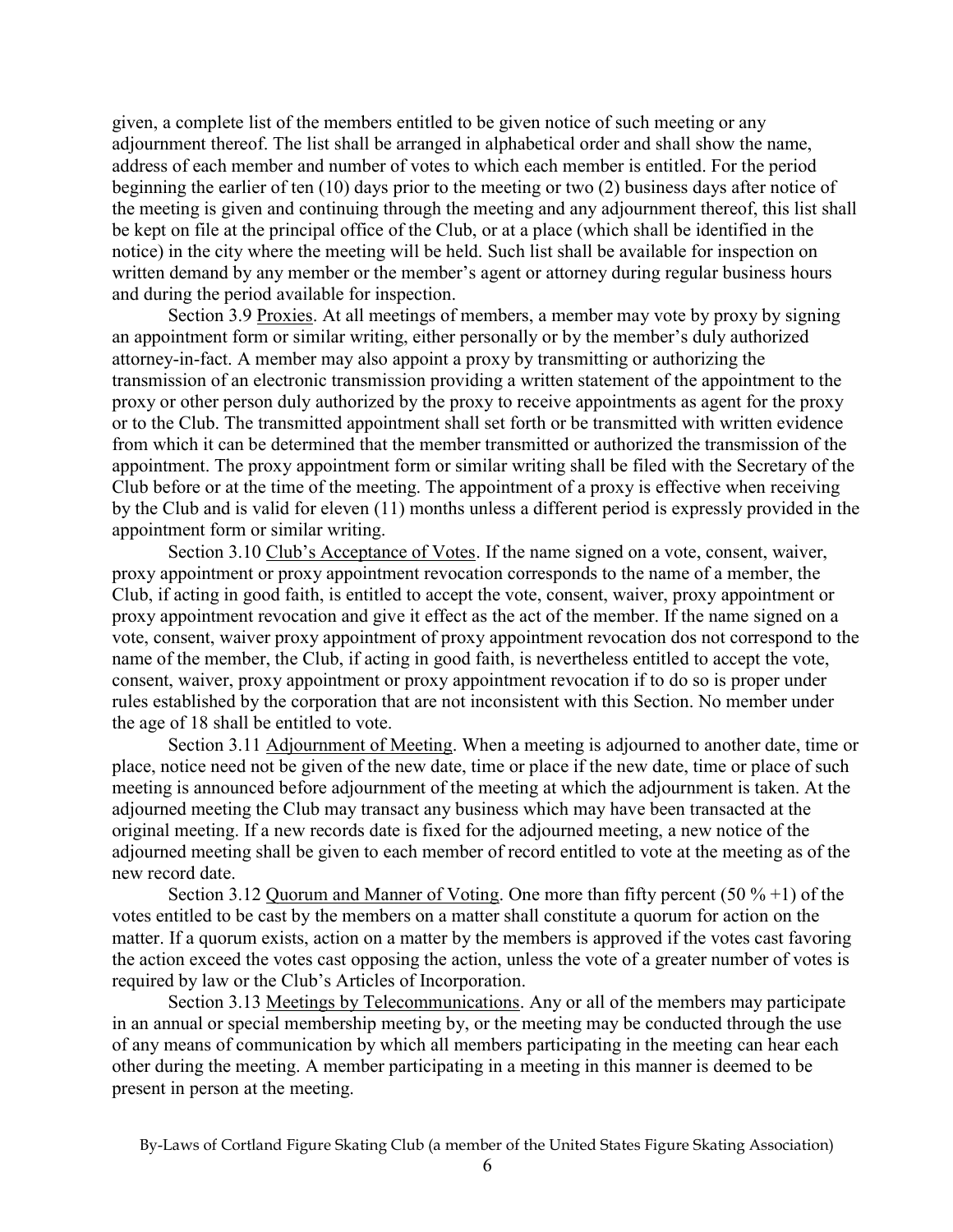Section 3.14 Action Without a Meeting.

Section 3.14.1 By Unanimous Written Consent. Any action required or permitted to be taken at a meeting of the members may be taken without a meeting if a consent in writing (or counterparts thereof) that sets forth the action so taken, shall be signed by all of the members entitled to vote with respect to the subject matter thereof and received by the Club. Such consent (which may be signed in counterparts) shall have the same force and effect as a unanimous vote of the members. Action taken under this Section is effective as of the date the last writing necessary to effect the action is received by the Club, unless all of the writings specify a different effective date, in which case such specified date shall be the effective date for such action. The record date for determining members entitled to take action without a meeting is the date the Club first receives a writing upon which the action is taken. Any member who has signed a writing describing and consenting to action taken pursuant to this Section may revoke such consent by a writing signed by the member describing the action and stating the member's prior consent is revoked, if such writing is received by the Club before the effectiveness of the action. All signed written instruments necessary under this provision shall be filed with the minutes of the membership meetings.

Section 3.14.2 By Written Ballot. Any action that may be taken at any annual, regular or special meeting of members may be taken without a meeting if the Club delivers a written ballot to every member entitled to vote on the matter. The written ballot shall: (A) set forth each proposed action; and (B) provide an opportunity to vote for or against the proposed action. Approval by written ballot shall only be valid when the number of votes cast by ballot equals or exceeds the quorum required to be present at a meeting authorizing the action and the number of approvals equals or exceeds the number of votes that would be required to approve the matter at a meeting at which the total number of votes cast was the same as the number of votes cast by ballot. All solicitations for votes by written ballot shall: (A) indicate the number of responses necessary to meet the quorum requirements; (B) state the percentage of approvals necessary to approve each matter other than election of directors; (C) specify the time by which the ballot must be received by the Club in order to be counted; and (D) be accompanied by written information sufficient to permit each person voting to reach an informed decision. Written ballots may not be revoked.

Section 3.15 Termination, Expulsion or Suspension. No member may be expelled or suspended from the Club, and no membership may be terminated or suspended, except as follows. The member shall be given not less than fourteen (14) days prior written notice of the expulsion, suspension or termination and the reasons therefore. The member shall have an opportunity to be heard, orally or in writing, by the Board of Directors, not less than seven (7) days before the effective date of the expulsion, suspension or termination by the Board of Directors. Written notice must be given by first-class or certified mail sent to the last address of the member shown on the Club's records. Any member expelled or suspended shall be liable to the Club for dues, assessments or fees incurred or commitments made prior to expulsion. The provisions of this Section 3.15 apply to a member's membership in the Club and not to membership in U.S. Figure Skating, the latter of which is subject to applicable provisions of the Bylaws and Official Rules of U.S. Figure Skating pertaining to expulsion or suspension of membership privileges in U.S. Figure Skating.

Section 3.16 Delegates to the U.S. Figure Skating Governing Council. Delegates to the U.S. Figure Skating Governing Council must be registered members of the Club and must meet the qualifications as set forth in Article VII, Section 1 of the U.S. Figure Skating Bylaws. The Club's Board of Directors shall appoint from among the Club's registered members the requisite number of delegates to the Governing Council as determined in accordance with Article VII, -6- Section 2 of the U.S. Figure Skating Bylaws. The Club's delegates shall be representatives of the Club at the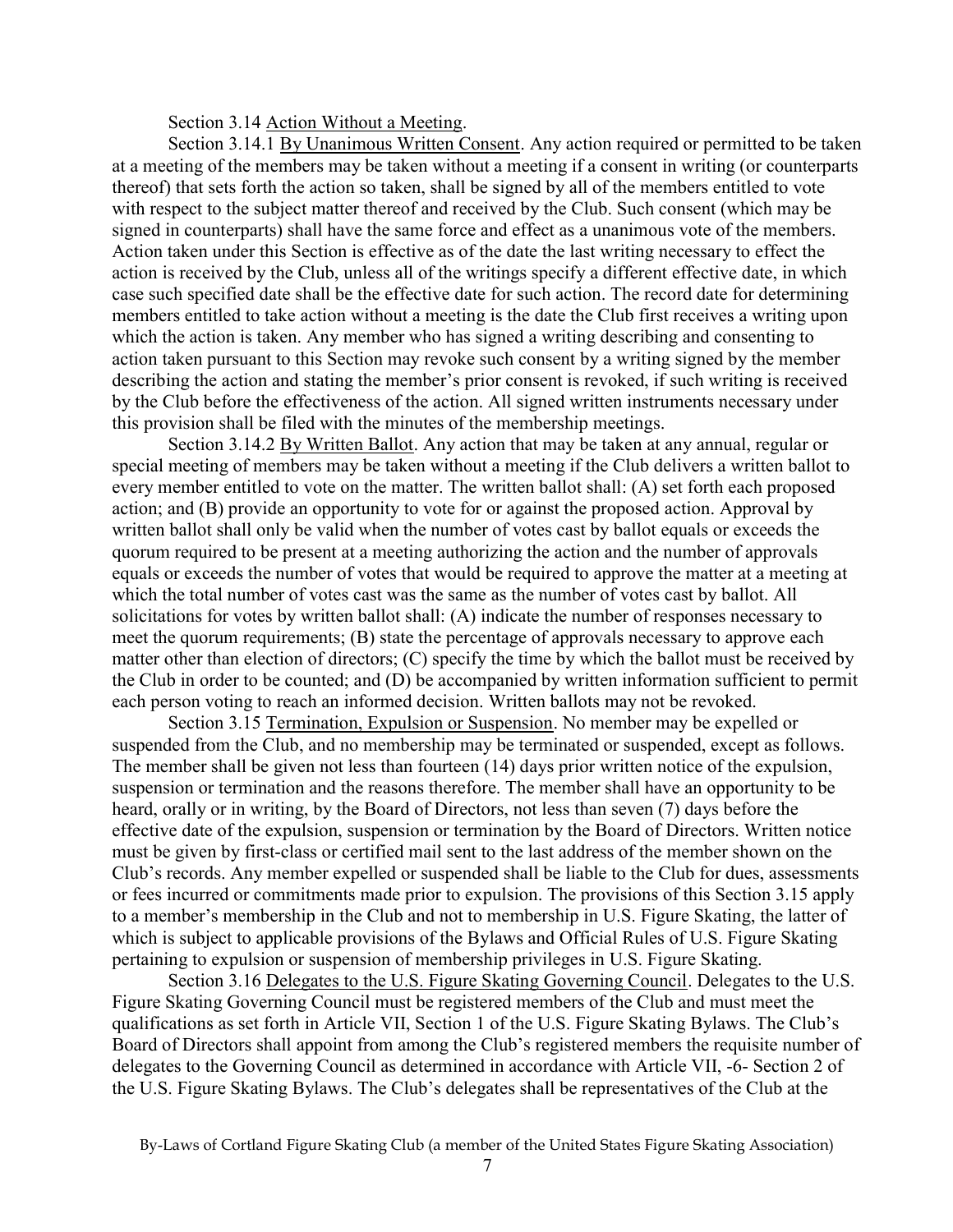Governing Council meeting for which they are appointed as delegates and shall attend said meeting, either in person or represented by proxy. The Club will file a certificate of appointment of its delegates with the Secretary of U.S. Figure Skating, duly signed by an authorized Officer of the Club.

### ARTICLE IV BOARD OF DIRECTORS

Section 4.1 General Powers and Qualifications.

Section 4.1.1 <u>Powers</u>. The policies, affairs, and responsibilities of the corporation will be directed by the Board of Directors, except as otherwise provided in the New York State Not-For-Profit Corporation Law, the Club's Articles of Incorporation or these Bylaws.

Section 4.1.2 Qualifications. Directors must be (a) at least eighteen (18) years old, (b) registered with U.S. Figure Skating and (c) home club members of the Club in accordance with provisions of applicable rules of U.S. Figure Skating and (d) voting members of the Club. In addition, Directors of the Club must be eligible persons, as defined in the eligibility rules of the U.S. Figure Skating; provided, however that one restricted person, one ineligible person and coaches with eligible status may serve as Directors of the Club so long as they do not collectively constitute a majority of the total number of Directors of the Club (see, U.S. Figure Skating Membership Rule 4.00, as may be amended from time-to-time).

Section 4.2 Number, Term and Election of Directors.

Section 4.2.1 Number. The number of directors of the Club shall be as determined by the Board of Directors from time-to-time.

Section 4.2.2 Change in Number of Directors. Any action of the Board of Directors to increase or decrease the number of directors, whether expressly by resolution or by implication through the election of additional directors, shall constitute an amendment of these Bylaws effecting such increase or decrease, and, therefore, shall require approval of the members as referred to in Section 10.8 of these Bylaws.

Section 4.2.3 Term of Directors. Directors shall serve a term of office of two (2) years, with at least half seats being filled one year and the remaining half in the alternate year. At the discretion of the Board of Directors; in an effort to maintain alternating two year terms for half of the Board; an exception will exist in the first year following a year when not all seats are filled (i.e., any year where there are fewer directors returning to the Board for the second year of their term than there were seats to fill in the year they began their term); first, the two year terms will be seated and then any remaining seats to be one year terms; number of votes each candidate receives determining length of term.

 Section 4.2.4 Nomination and Election of Directors. At a time reasonably in advance of each annual meeting of the Club, the President shall appoint a nominating committee consisting of no less than two (2) of the Director's whose terms are not scheduled to expire at the upcoming annual meeting. The nominating committee shall determine and present to the members, at a time reasonably in advance of the annual meeting, a list of nominees to stand for election as Directors to fill the positions of those Directors whose terms shall expire at the annual meeting. Additional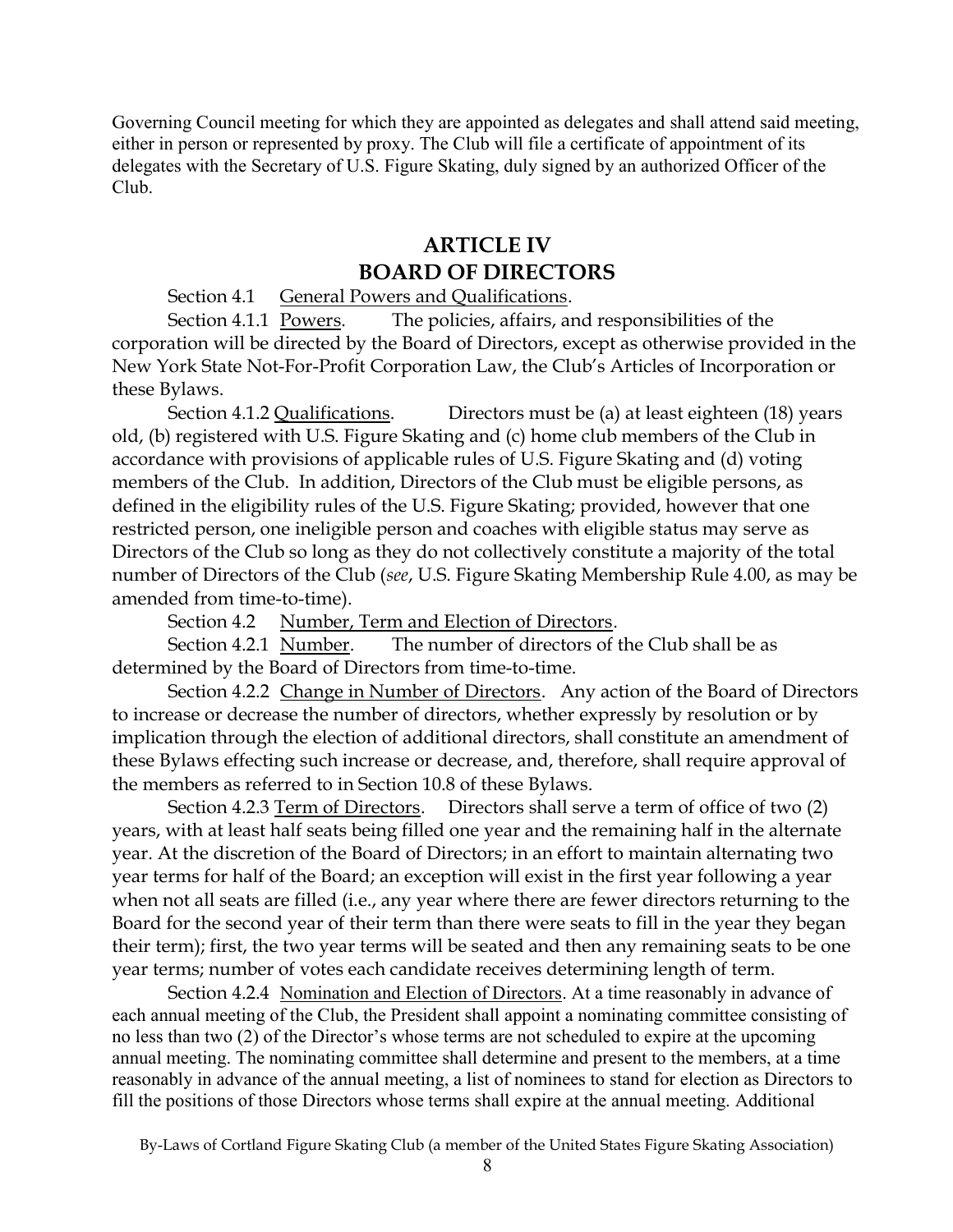nominations for Directors to be elected may be made by any voting member at the time of the annual meeting. Notwithstanding anything hereinabove to the contrary, any nominee for election as a Director must evidence in writing in advance of or at the annual meeting, or in person at the annual meeting, such person's willingness to serve if elected. The members shall, by the affirmative vote as required by the provisions of Section 3.12 of these Bylaws, elect the requisite number of Directors from among the list of nominees.

 Section 4.3 Resignation. A Director may resign at any time by giving written notice of resignation to the Club. The resignation is effective when the notice is received by the Club unless the notice specifies a later effective date.

Section 4.4 Removal. Directors elected by voting members or directors may be moved as follows: (i) The voting members may remove one or more directors elected by them with or without cause unless the Bylaws provide that directors may be removed only for cause; (ii) If a director is elected by a voting group, only that voting group may participate in the vote to remove that director; (iii) A director may be removed only if the number of votes cast to remove the director would be sufficient to elect the director at a meeting to elect directors; (iv) A director may be removed only at a meeting called for the purpose of removing that director, and the meeting notice shall state that the purpose, or one of the purposes, of the meeting is removal of the director; (v) An entire Board of Directors may be removed under paragraphs (i) to (iv) above; and (vi) A director elected by the Board of Directors may be removed with or without cause by the vote of a majority of the directors then in office or such greater number as is set forth in the Bylaws; except that a director elected by the Board of Directors to fill the vacancy of a director elected by the voting members may be removed without cause by the voting members, but not the Board of Directors.

Section 4.5 Vacancies. Any vacancy occurring among the Directors may be filled by the affirmative vote of a majority of the remaining Directors, though less than a quorum. A Director elected to fill a vacancy shall be elected for the un-expired term of such Director's predecessor in office. Any directorship to be filled by reason of an increase in the number of Directors shall be filled by a vote of the members, and a Director so chosen shall hold office until the next election of the class for which such Director was chosen and thereafter until such -8- Director's successor shall have been elected and qualified, or until such Director's earlier death, resignation or removal.

Section 4.6 Regular Meetings. A regular annual meeting of the Board of Directors shall be held during the month of at a time and place determined by the Board, for the purpose of electing Officers and for the transaction of such other business as may come before the meeting. The Directors may provide by resolution the time and place for the holding of additional regular meetings.

Section 4.7 Special Meetings. Special meetings of the Board of Directors may be called by or at the request of the President or any two (2) directors. The person or persons authorized to call special meetings of the Board of Directors may fix any place as the place for holding any special meeting of the board called by them. Notice stating the place, day and hour of every special meeting of the Board of Directors shall be given to each director by mailing such notice at least two (2) days before the date fixed for the meeting. The notice of a special meeting need not specify the purpose of the meeting.

Section 4.8 Quorum and Voting. A majority of the Directors shall constitute a quorum for the transaction of business at any meeting of the Board of Directors, and the vote of a majority of the Directors present in person at a meeting at which a quorum is present shall be the act of the Board of Directors. If less than a quorum is present at a meeting, a majority of the Directors present may adjourn the meeting from time to time without further notice other than an announcement at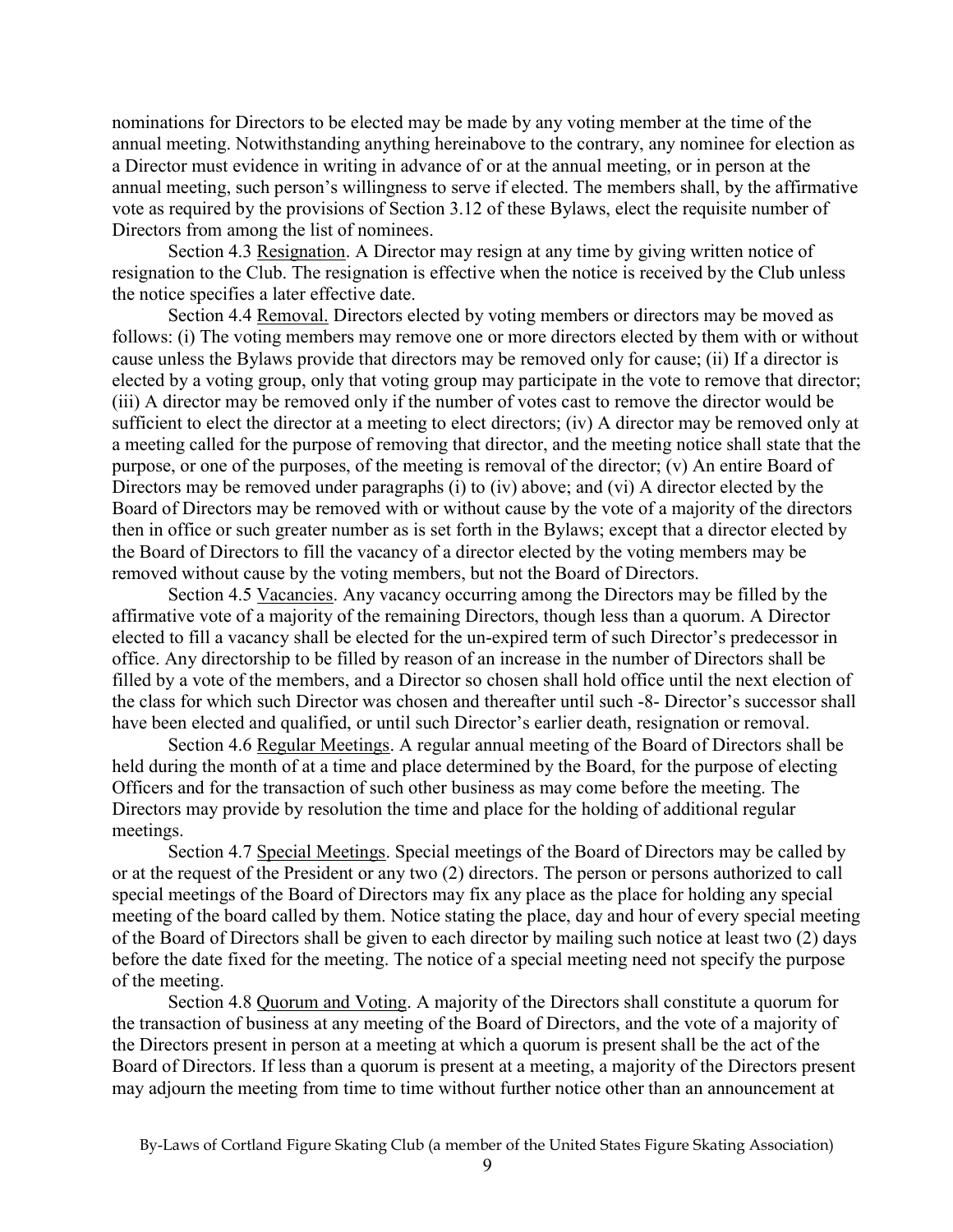the meeting, until a quorum shall be present. No Director may vote or act by proxy at any meeting of Directors.

Section 4.9 Meetings by Telephone. Members of the Board of Directors or any committee thereof may participate in a meeting of the Board or committee by means of conference telephone or similar communications equipment by which all persons participating in the meeting can hear each other at the same time. Such participation shall constitute presence in person at the meeting.

Section 4.10 Presumption of Assent. A Director who is present at a meeting of the Board of Directors is deemed to have assented to all action taken unless: (i) the Director objects at the beginning of the meeting, or promptly upon arrival, to holding the meeting or transacting business at the meeting and does not thereafter vote for or assent to any action taken; (ii) the Director contemporaneously requests that the Director's dissent or abstention as to any specific action taken be entered in the minutes; or (iii) the Director causes written notice of the Director's dissent or abstention as to any specific action to be received by the presiding officer of the meeting before adjournment or by the Club promptly after adjournment. The right of dissent or abstention is not available to a Director who votes in favor of the action taken.

Section 4.11 Action Without a Meeting. Any action required by law to be taken at a meeting of the Board of Directors or any other action which may be taken at a meeting of Directors may be taken without a meeting if every member of the Board in writing either: (i) votes for such action or (ii) votes against such action or abstains from voting and waives the right to demand that action not be taken without a meeting. Action is taken only if the affirmative votes for such action equals or exceeds the minimum number of votes that would be necessary to take such action at a meeting at which all of the Directors then in office were present and voted. The action shall only be effective if there are writings, which describe the action, signed by all Directors, received by the Club and filed with the minutes. Any such writings may be received by electronically transmitted facsimile or other form of wire or wireless communication providing the Club with a complete copy of the document including a copy of the signature. A Director's right to demand that action not be taken without a meeting shall be deemed to have been waived if the Club receives a writing satisfying the requirements hereof that has been signed by the Director and not revoked as provided below. Actions taken shall be effective when the writings set forth a different date. Any Director who has signed a writing may revoke it by a writing signed, dated and stating the prior vote is revoked. However, such writing must be received by the Club before the last writing necessary to effect the action is received. All such actions shall have the same effect as action taken at a meeting.

Section 4.12 Compensation. Directors shall not receive compensation for their services as such, although the reasonable expenses of Directors of attendance at board meetings may be paid or reimbursed by the Club. Directors shall not be disqualified to receive reasonable compensation for services rendered to or for the benefit of the Club in any other capacity.

Section 4.13 Executive and Other Committees. By one or more resolutions adopted by the Board of Directors, the Board may designate from among it's the Directors an executive committee of the Board, as well as one or more other committees of the Club, each of which, to the extent provided in the resolution establishing such committee, shall have and may exercise the authority delegated by the Board of Directors, except as prohibited by the New York State Not-For-Profit Corporation Law. Rules governing meetings of any committee shall be as established by the Board of Directors, or in the absence thereof, by the committee itself.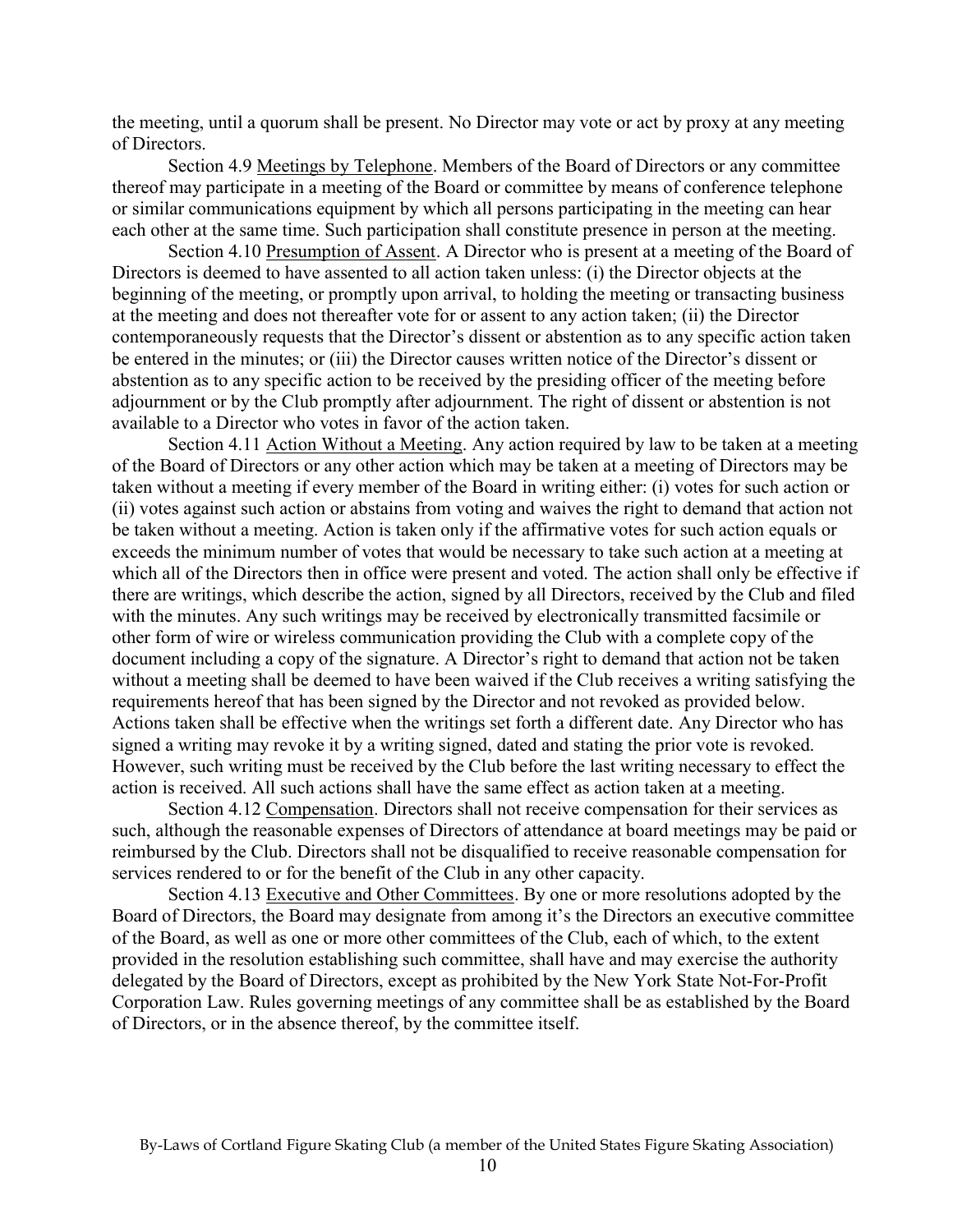### ARTICLE V **OFFICERS**

Section 5.1 Number and Qualifications. The elected officers of the Club shall be a President (who shall also serve as the Chairman of the Board), one or more Vice-Presidents, a Secretary and a Treasurer. The Board of Directors may also appoint such other officers, assistant officers and agents as it may consider necessary. One person may hold more than one office at a time, except that no person may simultaneously hold the offices of President and Secretary. Officers must be Directors of the Club and, therefore, must meet the qualifications of Directors as set forth in Section 4.1(b) of these Bylaws.

Section 5.2 Election and Term of Office. The elected Officers of the Club shall be elected by the Board of Directors at each regular annual meeting of the Club. If the election of officers shall not be held at such meeting, such election shall be held as soon as convenient thereafter. Each Officer shall hold office until the Officer's successor shall have been duly elected and shall have qualified, or until the Officer's earlier death, resignation or removal.

Section 5.3 Compensation. Officers shall not receive compensation for their services as such, although the reasonable expenses of Officers may be paid or reimbursed by the Club. Officers shall not be disqualified to receive reasonable compensation for services rendered to or for the benefit of the Club in any other capacity.

Section 5.4 Resignation. An Officer may resign at any time by giving written notice of resignation to the Club. The resignation is effective when the notice is received by the Club unless the notice specifies a later effective date.

Section 5.5 Removal. Any Officer may be removed by the Board of Directors whenever in its judgment the best interests of the Club will be served thereby, but such removal shall be without prejudice to the contract rights, if any, of the person so removed. Election or appointment of an Officer shall not in itself create contract rights.

Section 5.6 Vacancies. A vacancy in any office, however occurring, may be filled by the Board of Directors for the unexpired portion of the term.

Section 5.7 Authority and Duties of Officers. The Officers of the Club shall have the authority and shall exercise the powers and perform the duties specified below and as may be additionally specified by the Board of Directors or these Bylaws, except that in any event each officer shall exercise such powers and perform such duties as may be required by law.

Section 5.7.1 President. The President shall be the Chairperson of the Board, shall preside at all meetings of the Board of Directors, and shall perform all other duties incident to the office of the president and chairperson. The president must have served at least one year as a member of the Board.

Section 5.7.2 Vice-Presidents. The Vice-President or Vice-Presidents shall assist the President and shall perform such duties as may be assigned to them by the by the Board of Directors of the President. The Vice-President (or if there is more than one, then the Vice President designated by the Board of Directors, or if there be no such designation, then the Vice Presidents in order of their election) shall, at the request of the President, or in the President's absence or inability or refusal to act, perform the duties of the President and when so acting shall have all the powers of and be subject to all the restrictions on the President.

Section 5.7.3 Secretary. The Secretary shall (i) keep the minutes of the proceedings of the Board of Directors; (ii) see that all notices are duly given in accordance with the provisions of these bylaws or as required by law; (iii) be custodian of the Club records; and (iv) in general, perform all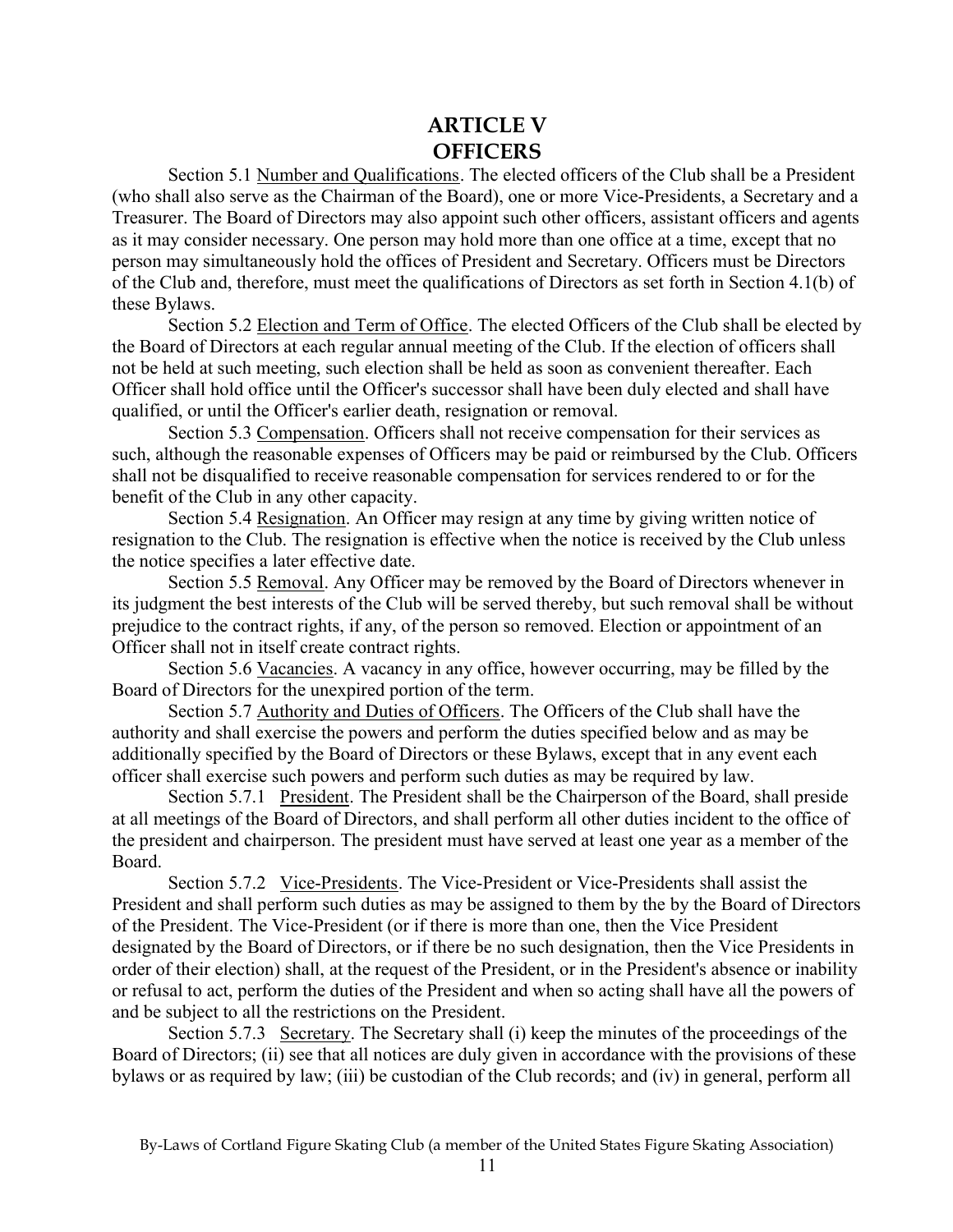duties incident to the office of Secretary and such other duties as from time to time may be assigned to the Secretary by the President or by the Board of Directors.

Section 5.7.4 Treasurer. The Treasurer shall (i) be the principal financial officer of the Club and have the care and custody of all its funds, securities, evidences of indebtedness and other personal property and deposit the same in accordance with the instructions of the Board of Directors; (ii) receive and give receipts and acquittances for moneys paid in on account of the Club, and pay out of the funds on hand all bills, payrolls and other just debts of the Club of whatever nature upon maturity; (iii) be the principal accounting officer of the Club and as such prescribe and maintain the methods and systems of accounting to be followed, keep complete books and records of account, prepare and file all local, state and federal tax returns and related documents, prescribe and maintain an adequate system of internal audit, and prepare and furnish to the President and the Board of Directors statements of account showing the financial position of the Club and the results of its operations; (iv) upon request of the Board, make such reports to it as may be required at any time; and (v) perform all other duties incident to the office of treasurer and such other duties as from time to time may be assigned to the Treasurer by the President or the Board of Directors.

 Section 5.8 Appointments. By resolution, the Board of Directors may also appoint such other officers, assistant officers and agents as it may consider necessary.

Section 5.9 Surety Bonds. The Board of Directors may require any officer or agent of the Club to execute to the Club a bond in such sums and with such sureties as shall be satisfactory to the Board, conditioned upon the faithful performance of such person's duties and for the restoration to the Club of all books, papers, vouchers, money and other property of whatever kind in such person's possession or under such person's control belonging to the Club.

### ARTICLE VI STANDARD OF CONDUCT FOR DIRECTORS AND OFFICERS

Section 6.1 General. Each Director and Officer shall perform their duties as a director or officer, including without limitation their duties as a member of any committee of the Board, (i) in good faith, (ii) in a manner the Director or Officer reasonably believes to be in the best interests of the Club and (iii) with the care an ordinarily prudent person in a like position would exercise under similar circumstances. A Director or Officer, regardless of title, shall not be deemed to be a trustee with respect to the Club or with respect to any property held or administered by the Club including, without limitation, property that may be subject to restrictions imposed by the donor or transferor of such property.

Section 6.2 Reliance on Certain Information and Other Matters. In the performance of their duties, a Director or Officer shall be entitled to rely on information, opinions, reports or statements, including financial statements and other financial data, in each case prepared or presented by the persons designated below. However, a Director or Officer shall not be considered to be acting in good faith if the Director or Officer has knowledge concerning the matter in question that would cause such reliance to be unwarranted. The designated persons on whom a Director or Officer are entitled to rely are: (i) one or more officers or employees of the Club whom the Director or Officer reasonably believes to be reliable and competent in the matters presented; (ii) legal counsel, a public accountant, or other person as to matters which the Director or Officer reasonably believes to be within such person's professional or expert competence; (iii) a committee of the Board of Directors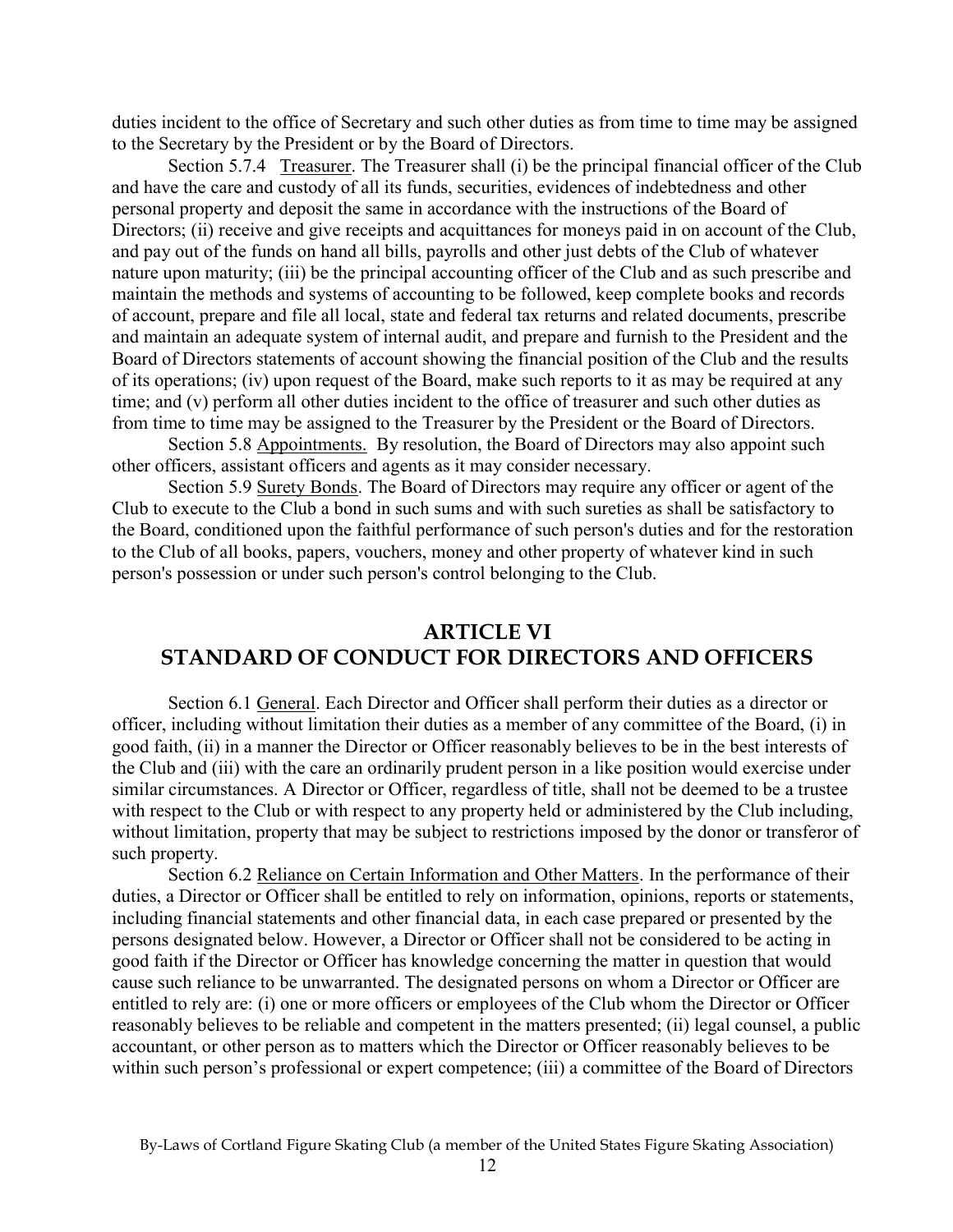on which the Director or Officer does not serve if the Director reasonably believes the committee merits confidence.

Section 6.3 Limitation on Liability. A Director or Officer shall not be liable to the Club or its members for any action the Director or Officer takes or omits to take as a director or officer if, in connection with such action or omission, the Director or Officer performs their duties in compliance with this Section.

### ARTICLE VII CONFLICTS OF INTEREST

Section 7 Policy on Conflicts of Interest and Disclosure of Certain Interests. This conflict of interest policy is designed to help directors, officers and employees of the Cortland Figure Skating Club, Inc. identify situations that present potential conflicts of interest and to provide Cortland Figure Skating Club, Inc. with a procedure which, if observed, will allow a transaction to be treated as valid and binding even though a director, officer of employee has or may have a conflict of interest with respect to the transaction. The policy is intended to comply with the procedure prescribed in (New York Statues, Section 1197), governing conflicts of interest for directors of nonprofit corporations. In the event there is an inconsistency between the requirements and procedures prescribed herein and those in section 1197, the statute shall control. All capitalized terms are defined in Section 7.2 of this article.

Section 7.1 Conflict of Interest Defined. For purposes of this policy, the following circumstances shall be deemed to create Conflicts of Interest:

Section 7.1.1 Outside Interests. (a) A Contract or Transaction between Cortland Figure Skating Club, Inc. and a Responsible Person or Family Member.(b)A Contract or Transaction between Cortland Figure Skating Club, Inc. and an entity in which a Responsible Person or Family Member has a Material Financial Interest or of which such person is a director, officer, agent, partner, associate, trustee, personal representative, receiver, guardian, custodian, conservator or other legal representative.

Section 7.1.2 Outside Activities. (a) A Responsible person competing with Cortland Figure Skating Club, Inc. Cortland Figure Skating Club, Inc. in the rendering of services or in any other Contract or Transaction with a third party. (b) Responsible Person's having a Material Financial Interest in; or serving as a director, officer, employee, agent, partner, associate, trustee, personal representative, receiver, guardian, custodian, conservator or other legal representative of, or consultant to; an entity or individual that competes with Cortland Figure Skating Club, Inc. in the provision of services or in any other Contract or Transaction with a third party.

Section 7.1.3 Gifts, Gratuities and Entertainment. A Responsible Person accepting gifts, entertainment or other favors from any individual or entity that: (a) does or is seeking to do business with, or is a competitor of Cortland Figure Skating Club, Inc.; or (b) has received, is receiving or is seeking to receive a loan or grant, or to secure other financial commitments from Cortland Figure Skating Club, Inc.; (c) is a charitable organization operating in (New York); (d) under circumstances where it might be inferred that such action was intended to influence or possibly would influence the Responsible Person in the performance of his or her duties. This does not preclude the acceptance of items of nominal or insignificant value or entertainment of nominal or insignificant value which are not related to any particular transaction or activity of Cortland Figure Skating Club, Inc..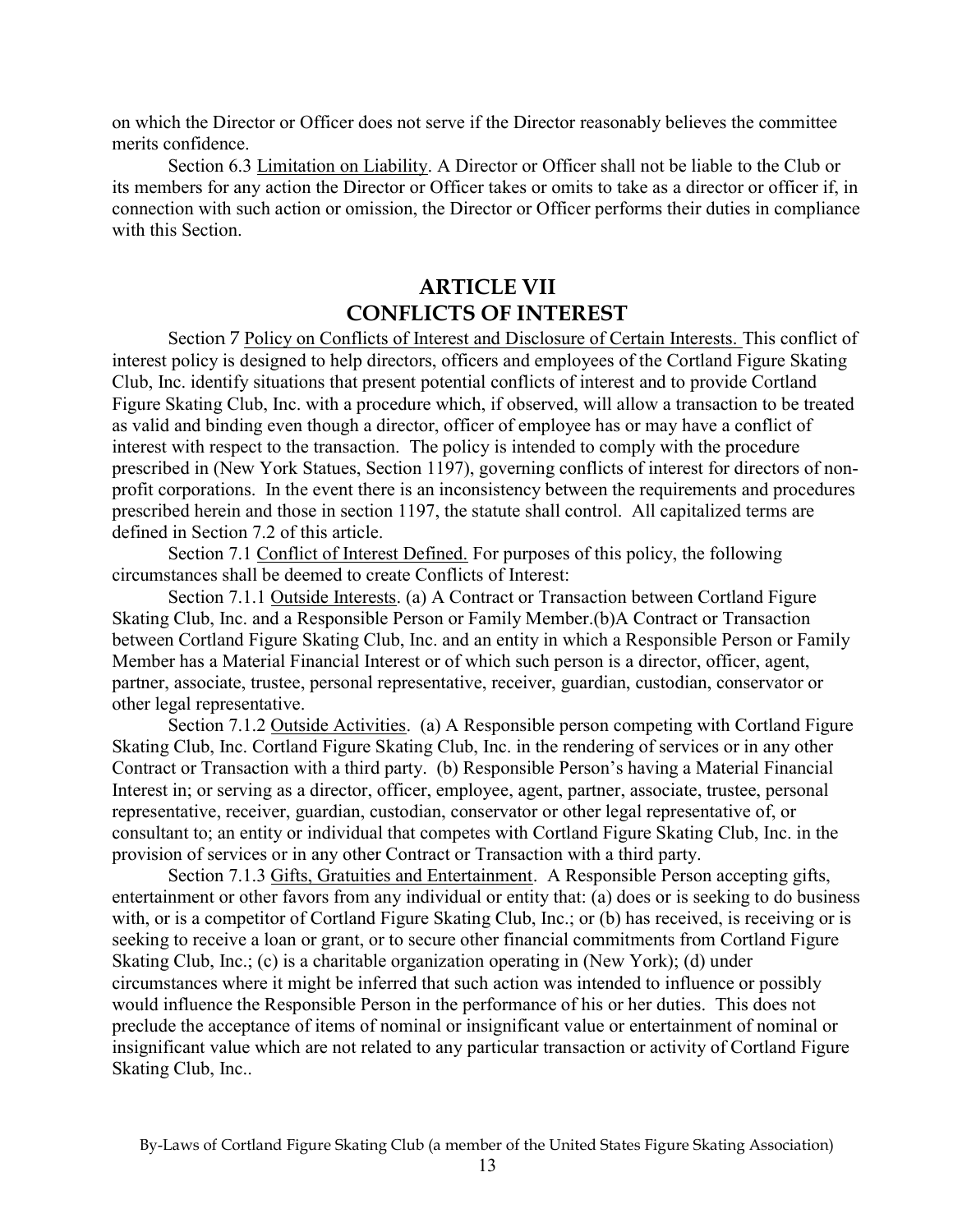Section 7.2 Other Definitions. (a) A "Conflict of Interest" is any circumstance described in Section 7.1 of this policy. (b) A "Responsible Person" is any person serving as an officer, employee or member of the Board of Directors of Cortland Figure Skating Club, Inc. (c) A "Family Member" is a spouse, domestic partner, parent, child or spouse of a child, brother, sister, or spouse of a brother or sister, of a Responsible Person. (d) A "Material Financial Interest" in an entity is a financial interest of any king, which, in view of all the circumstances, is substantial enough that it would, or reasonably could, affect a Responsible person's or Family Member's judgment with respect to transactions to which the entity is a party. This includes all forms of compensation. (e) A "Contract or Transaction" is any agreement or relationship involving the sale or purchase of goods, services, or rights of any kind, the providing or receipt of a loan or grant, the establishment of any other type of pecuniary relationship, or review of a charitable organization by Cortland Figure Skating Club, Inc.. The making of a gift to Cortland Figure Skating Club, Inc. is not a Contract or Transaction.

Section 7.3 Procedures. (a) Prior to board or committee action on a Contract or Transaction involving a Conflict of Interest, a director or committee member having a Conflict of Interest and who is in attendance at the meeting shall disclose all facts material to the Conflict of Interest. Such disclosure shall be reflected in the minutes of the meeting. (b) A director or committee member who plans not to attend a meeting at which he or she has reason to believe that the board or committee will act on a matter in which the person has a Conflict of Interest shall disclose to the chair of the meeting all facts material to the Conflict of Interest. The chair shall report the disclosure at the meeting and the disclosure shall be reflected in the minutes of the meeting. (c) A person who has a Conflict of Interest shall not participate in or be permitted to hear the boards' or committee's discussion of the matter except to disclose material facts and to respond to questions. Such person shall not attempt to exert his or her personal influence with respect to the matter, either at or outside the meeting. (d) A person who has a Conflict of Interest with respect to a Contract or Transaction that will be voted on at a meeting shall not be counted in determining the presence of a quorum for purposes of the vote. The person having a conflict of interest may not vote on the Contract or Transaction and shall not be present in the meeting room when the vote is taken, unless the vote is by secret ballot. Such person's ineligibility to vote shall be reflected in the minutes of the meeting. For purposes of this paragraph, a member of the Board of Directors of Cortland Figure Skating Club, Inc. has a Conflict of Interest when he or she stands for election as an officer or for re-election as a member of the Board of Directors. (e) Responsible Persons who are not members of the Board of Directors of Cortland Figure Skating Club, Inc., or who have a Conflict of Interest with respect to a Contract or Transaction that is not the subject of Board or committee actions, shall disclose to the Chair or the Chair's designee any Conflict of Interest that such Responsible Person has with respect to a Contract or Transaction. Such disclosure shall be made as soon as the Conflict of Interest is known to the Responsible Person. The Responsible Person shall refrain from any action that may affect Cortland Figure Skating Club, Inc.'s participation in such Contract or Transaction. In the event it is not entirely clear that a Conflict of Interest exists, the individual with the potential conflict shall disclose the circumstances to the Chair or the Chair's designee, who shall determine whether there exists a Conflict of Interest that is subject to this policy.

Section 7.4 Confidentiality. Each Responsible Person shall exercise care not to disclose confidential information acquired in connection with such status or information the disclosure of which might be adverse to the interests of Cortland Figure Skating Club, Inc.. Furthermore, a Responsible Person shall not disclose or use information relating to the business of Cortland Figure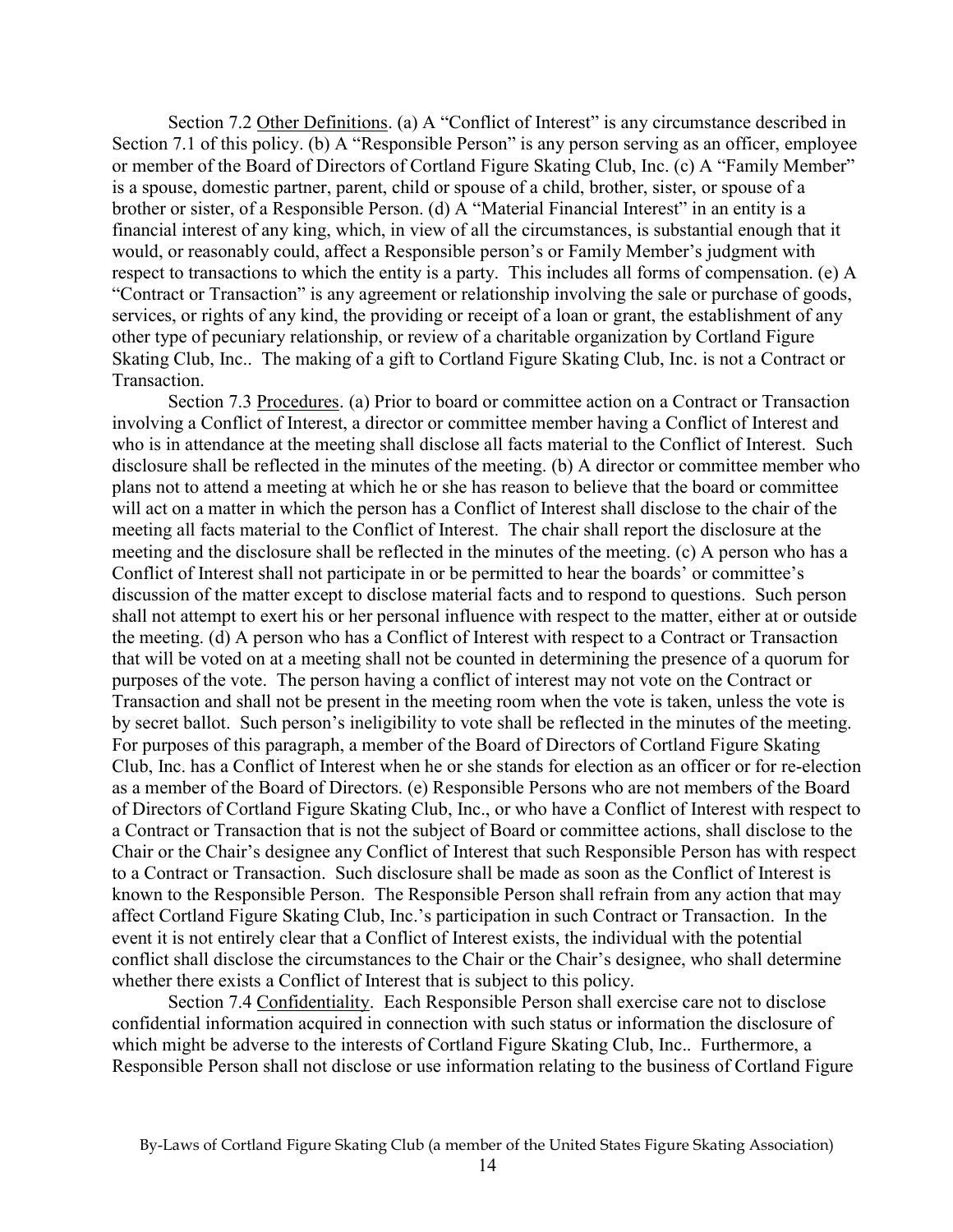Skating Club, Inc. for the personal profit or advantage of the Responsible Person or a Family Member.

Section 7.5 Review of policy. (a) Each new Responsible Person shall be required to review a copy of this policy and to acknowledge in writing that he or she has done so. (b) Each Responsible Person shall annually complete a disclosure form identifying any relationships, positions or circumstances in which the Responsible Person is involved that he or she believes could contribute to a Conflict of Interest arising. Such relationships, positions or circumstances might include service as a director of or consultant to a nonprofit organization, or ownership of a business that might provide goods or services to Cortland Figure Skating Club, Inc. Any such information regarding business interests of a Responsible Person or a Family Member shall be treated as confidential and shall generally be made available only to the Chair, the Executive Director, and any committee appointed to address Conflicts of Interest, except to the extent additional disclosure is necessary in connection with the implementation of this Policy. (c) Each member of the Board of Directors shall review this policy annually and provide a signed Conflict of Interest Form each year. Any changes to the policy shall be communicated immediately to all Responsible Persons.

# ARTICLE VIII CONFLICT RESOLUTION

If any member of the Club has a complaint against another member of the Club for an infraction of any Bylaw, rule, policy or procedure of the Club, other than skating rules, they may file a complaint in writing to the Board of Directors of the Club. Such complaints will be investigated and resolved according to the Club's conflict resolution policy that the Club is required to adopt and have in effect in accordance with the Bylaws of U.S. Figure Skating.

### ARTICLE IX INDEMNIFICATION

The Club shall indemnify any Director, Officer or agent of the Club to the fullest extent permitted by the New York State Not-For-Profit Corporation Law and any other applicable laws of the State if (i) such person conducted himself or herself in good faith, (ii) such person reasonably believed (A) in the case of a director acting in his or her official capacity, that his or her conduct was in the Club's best interests, or (B) in all other cases, that such person's conduct was at least not opposed to the Club's best interests, and (iii) in the case of any criminal proceeding, such party had no reasonable cause to believe his or her conduct was unlawful. However, the Club may not indemnify a person either (i) in connection with a proceeding by the Club in which the person is or has been adjudged liable for gross negligence or willful misconduct in the performance of the person's duty to the Club or (ii) in connection with any proceeding charging improper personal benefit to the person, whether or not involving action in the person's official capacity, in which the person was adjudged liable on the basis that personal benefit was improperly received by the person (even if the Club was not thereby damaged). Any indemnification under this Article (unless ordered by a court) shall be made by the Club only if authorized in the specific case after a determination has been made that the person is eligible for indemnification in the circumstances because the person has met the applicable standard of conduct set forth in this Article and after an evaluation has been made as to the reasonableness of the expenses. Any such determination, evaluation and authorization shall be made by the Board of Directors by a majority vote of a quorum of the Board, which quorum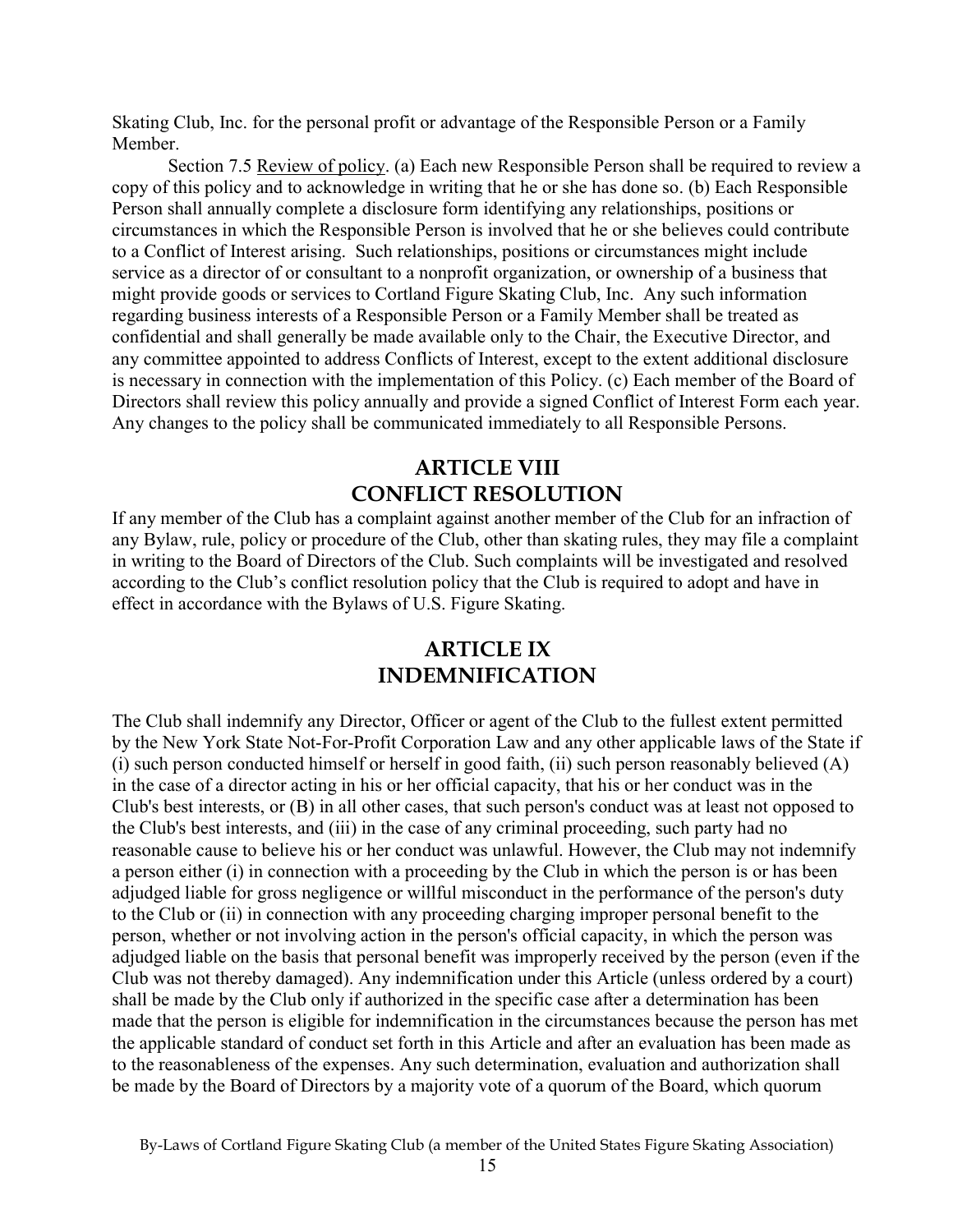shall consist of directors not parties to the subject proceeding, or by such other person or body as permitted by law.

### ARTICLE X MISCELLANEOUS

Section 10.1 Records. The Club shall keep as permanent records minutes of all meetings of its members and Board of Directors, a record of all actions taken by the members or Board of Directors without a meeting and of actions taken by a committee in place of the Board of Directors, and a record of all waivers of notices of meetings of members, the Board of Directors or any committee. The Club shall also maintain the following records: (A) appropriate accounting records; (B) its Articles of Incorporation and Bylaws; (C) Board resolutions relating to the characteristics, qualifications, rights, limitations and obligations of members or any class or category of members, if any (D) a list of the names and business or home addresses of its current Directors and Officers; (E) a copy of its most recent corporate report delivered to the State; (F) a record of its members which permits preparation of a list of the name and address of all members in alphabetical order and, if applicable, by class which shows the number of votes each member is entitled to cast; (G) all written communications within the past three (3) years to members; and (H) all financial statements prepared for periods during the last three (3) years that a member of the Club could have requested under the State law.

Section 10.2 Inspection and Copying of Club Records. Upon written demand delivered at least five (5) business days before the date on which a member wishes to inspect and copy any of the Club records identified in Section 10.1 of this Article, a member, their agent or attorney is entitled to inspect and copy such records during regular business hours at the Club's principal office. The Club may impose a reasonable charge, covering the costs of labor and material, for copies of the documents provided. The charge may not exceed the estimated cost of production and reproduction of the records. A member may also inspect any other records at a reasonable location specified by the Club upon the same terms and conditions. Members entitled to inspect these other records must also meet the following requirements: (i) the member must have been a member at least three (3) months immediately preceding the demand; (ii) the demand must be made in good faith and for a proper purpose; (iii) the member must describe with reasonable particularity the purpose and the records the member desires to inspect; and (iv) the records must be directly connected with the described purpose. The rights set forth herein may not be abolished or limited by the Articles of Incorporation or these Bylaws.

Section 10.3 Limitations on Use of Membership List. Unless the Board of Directors gives its consent, the Club's membership list or any part thereof may not be: (i) obtained or used by any person for any purpose unrelated to a member's interest as a member; (ii) used to solicit money or property unless such money or property will be used solely to solicit the votes of the members in an election by the corporation; (iii) used for any commercial purpose; or (iv) sold to or purchased by any person.

Section 10.4 Financial Statements. Upon the written request of any member, the Club shall mail to such member its most recent annual financial statements, if any, and its most recently published financial statements, if any, showing in reasonable detail its assets and liabilities and results of its operations.

Section 10.5 Conveyances and Encumbrances. Property of the Club may be assigned, conveyed or encumbered by such Officers of the Club as may be authorized to do so by the Board of Directors, and such authorized persons shall have power to execute and deliver any and all